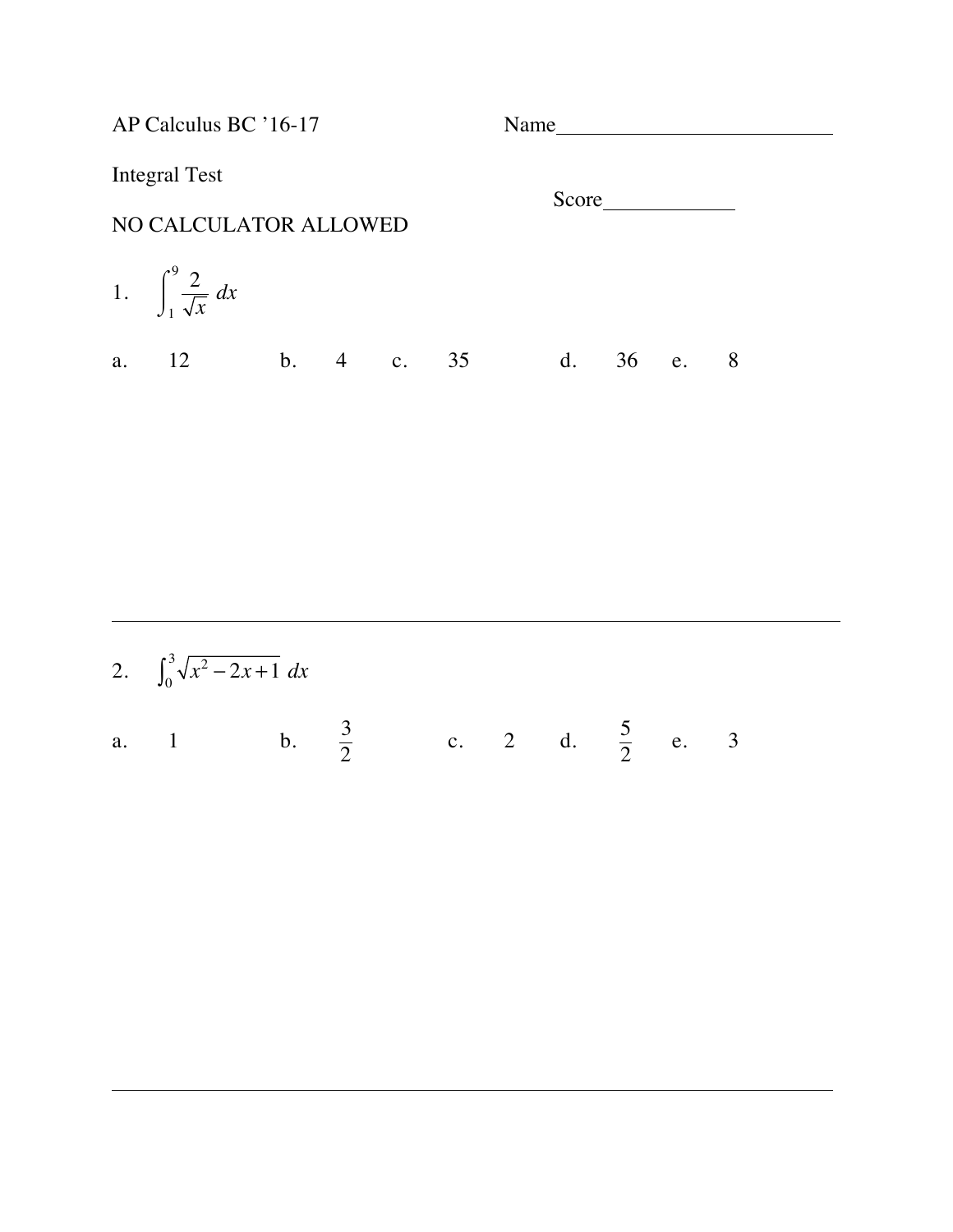3. 
$$
\int_0^{\frac{1}{3}} \frac{9dt}{1+9t^2}
$$
  
\na.  $\frac{\pi}{4}$  b. 0 c.  $\frac{\pi}{2}$  d.  $\frac{3\pi}{4}$  e.  $\frac{5\pi}{4}$ 

4. The average value of  $e^{7x}$  on  $x \in [0, 2]$  is

a. 
$$
\frac{1}{14}e^{14}
$$
 b.  $\frac{1}{7}(e^{14}-1)$  c.  $\frac{1}{14}(e^{14}-1)$ 

d.  $\frac{1}{2}(e^{14}-1)$  e.  $\frac{1}{7}e^{14}$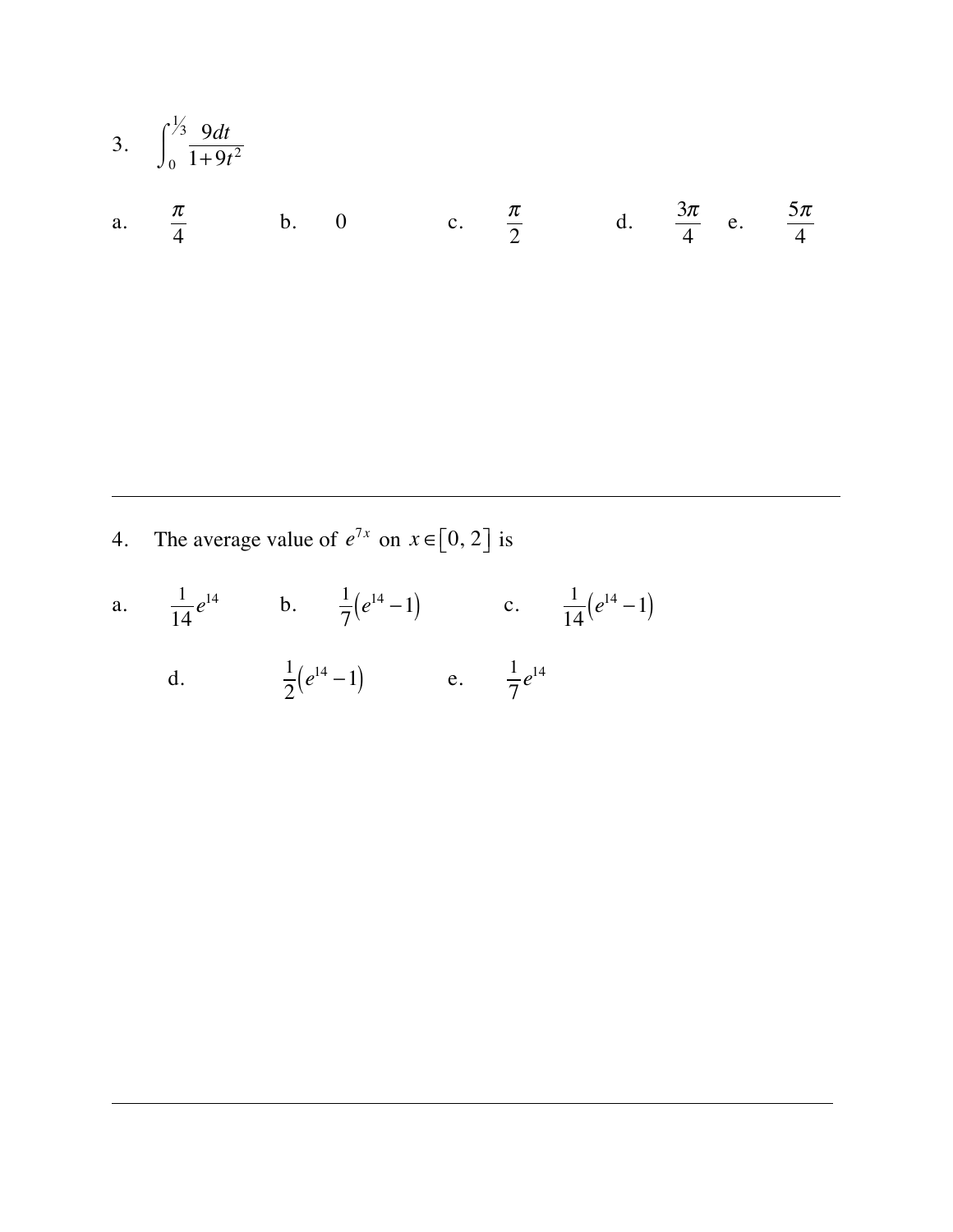5. If 
$$
\int_0^k \frac{\sec^2 t}{1 + \tan t} dt = \ln 2
$$
, then the value of *k* is  
a.  $\frac{\pi}{2}$  b.  $\frac{\pi}{3}$  c.  $\frac{\pi}{6}$  d.  $\pi$  e.  $\frac{\pi}{4}$ 

4

l

6. The following table lists the known values of a function  $f(x)$ .

| $\mathbf{A}$                      |       |              |   |      |      |
|-----------------------------------|-------|--------------|---|------|------|
| $\mathbf{A}$<br>$\sim$<br>$\cdot$ | $-U.$ | <b>T</b> . T | . | ⊥ .∠ | 1 .J |

If the Trapezoidal Rule is used to approximate  $\int_1^5 f(x) dx$  the result is

a. 4.2 b. 4.4 c. 4.6 d. 4.8 e. 5.0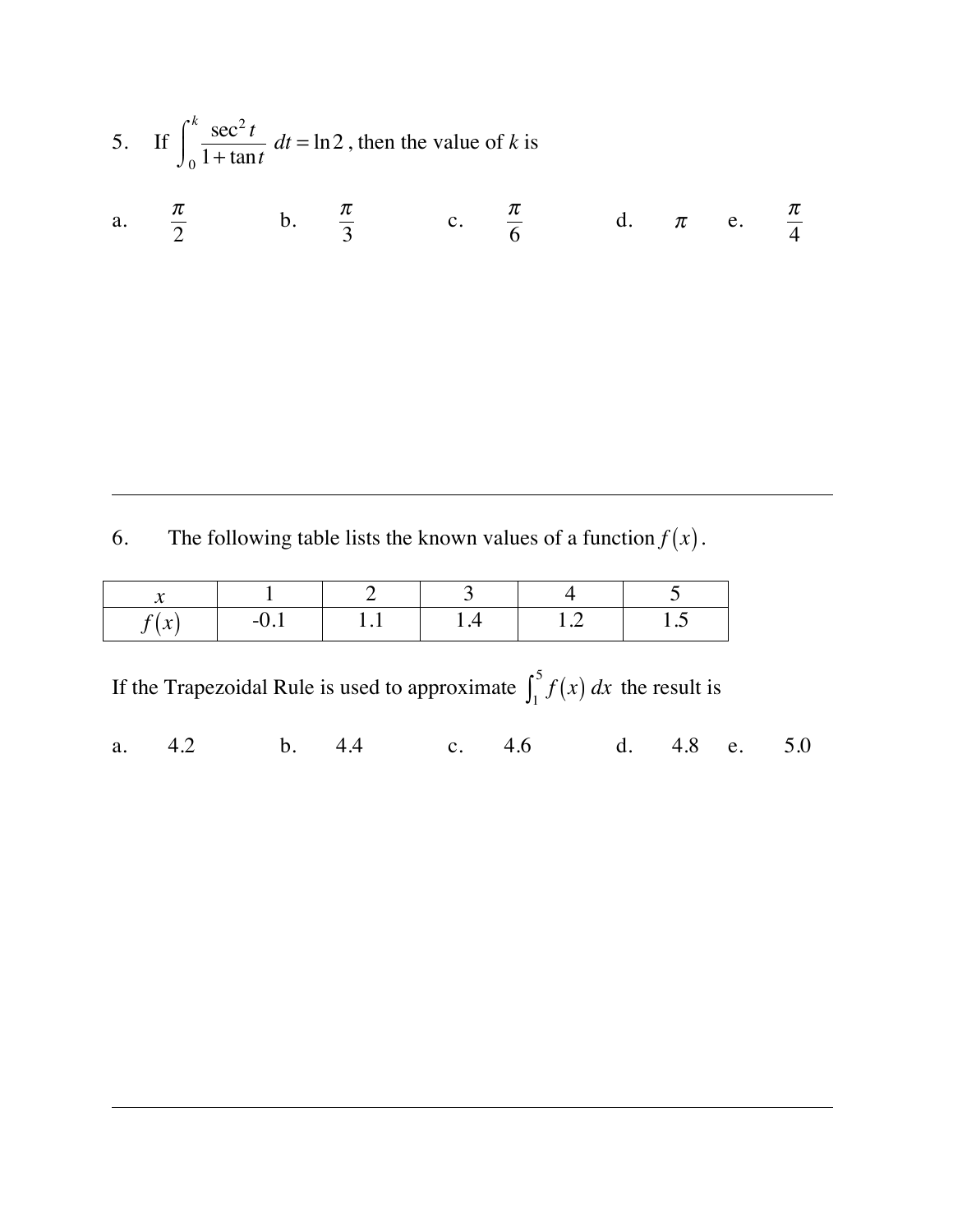7. The graph of  $y = f(x)$  is shown below. A and B are positive numbers that represent the areas between the curve and the *x*-axis.



a. *A* b. *A* − *B* c. 2*A* − *B* d. *A* + *B* e. *A* + 2*B*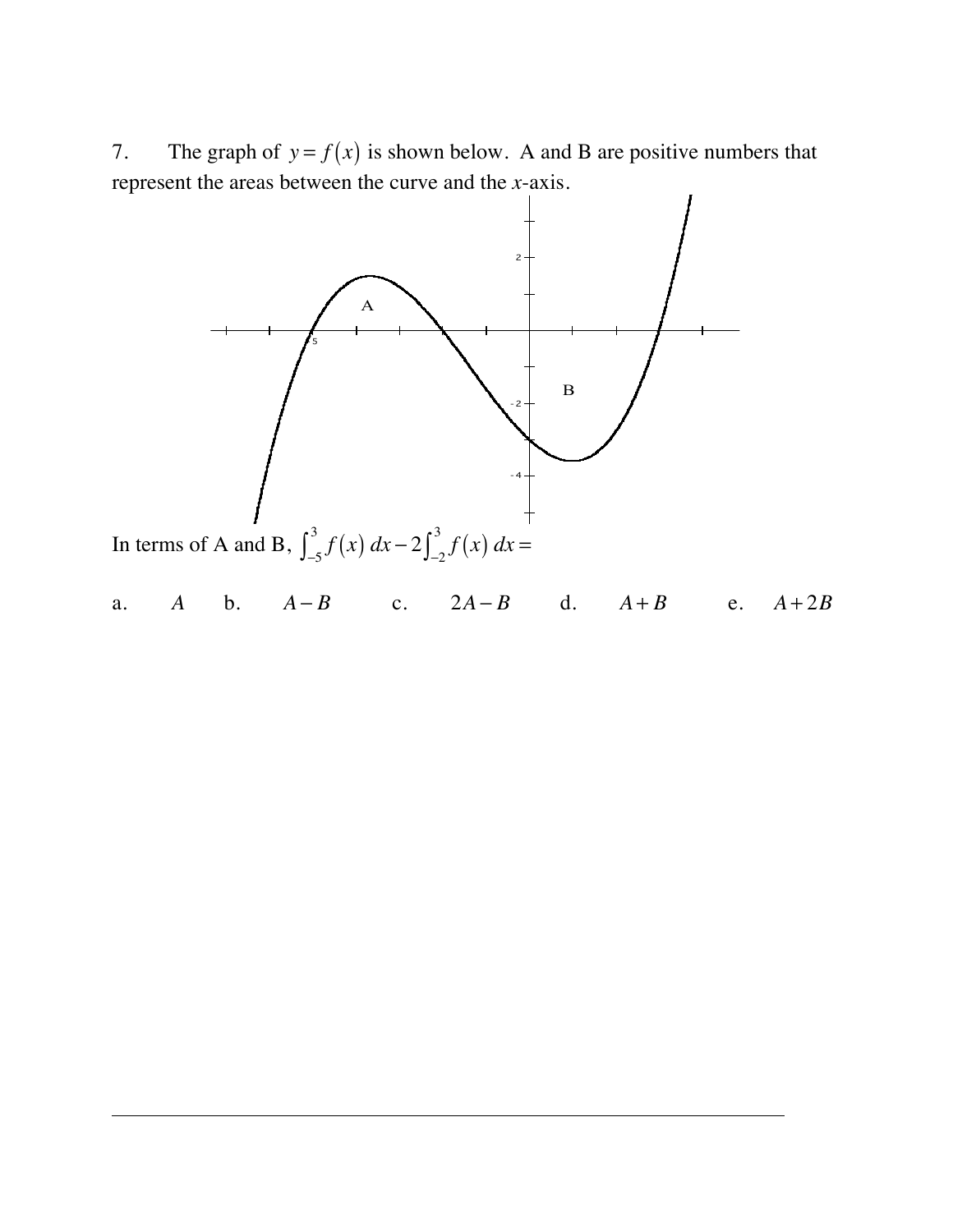## AP Calculus BC '15-16

## Chapter 4 Definite Integrals

Calculator Required

Name: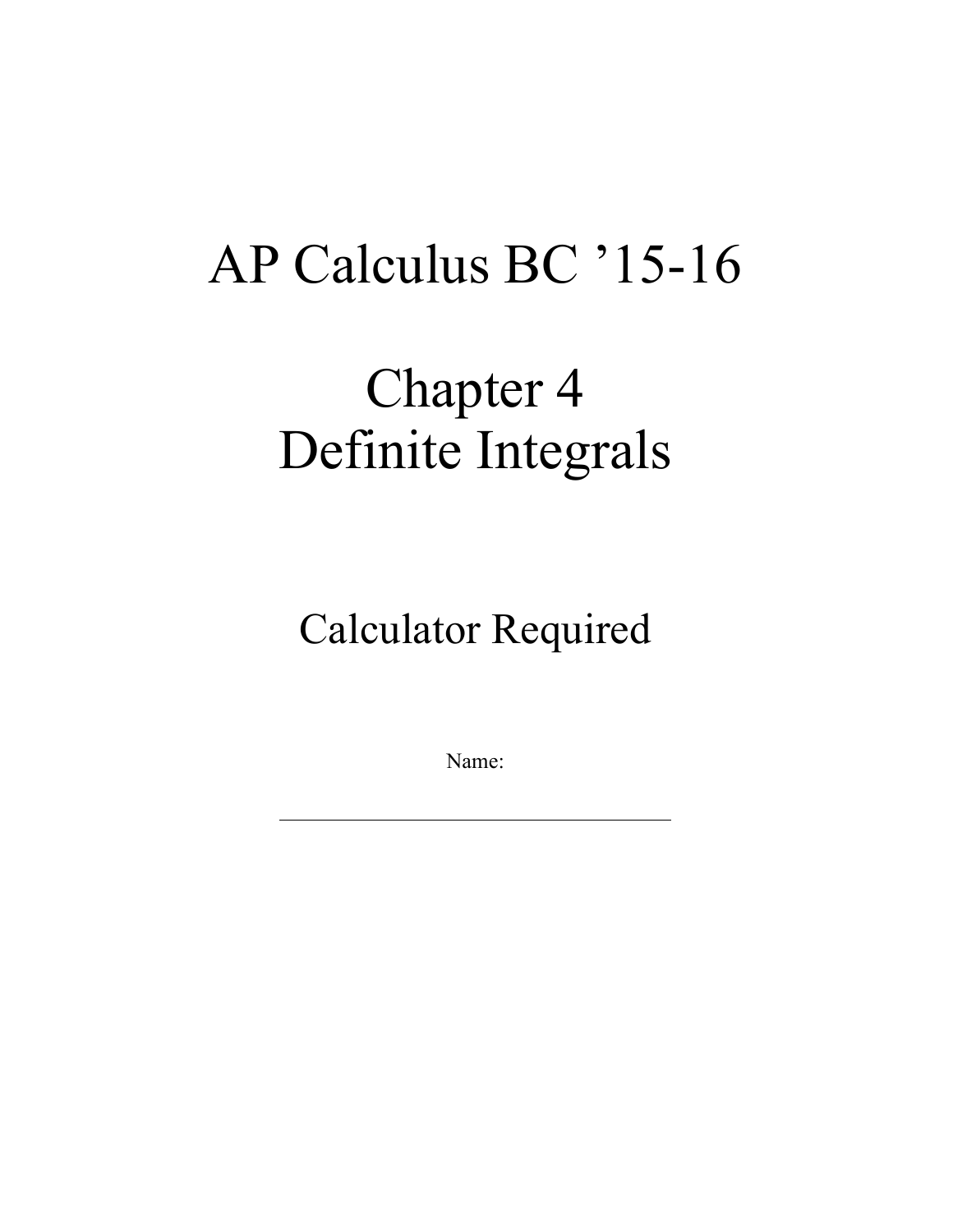

Let f be the function given by  $f(x) = (\ln x)(\sin x)$ . The figure above shows the graph of f for  $0 < x \le 2\pi$ . The function g is defined by  $g(x) = \int_1^x f(t) dt$  for  $0 < x \le 2\pi$ .

a. Find  $g(1)$  and  $g'(1)$ .

b. On what intervals, if any, is  $g(x)$  increasing? Explain your reasoning.

1.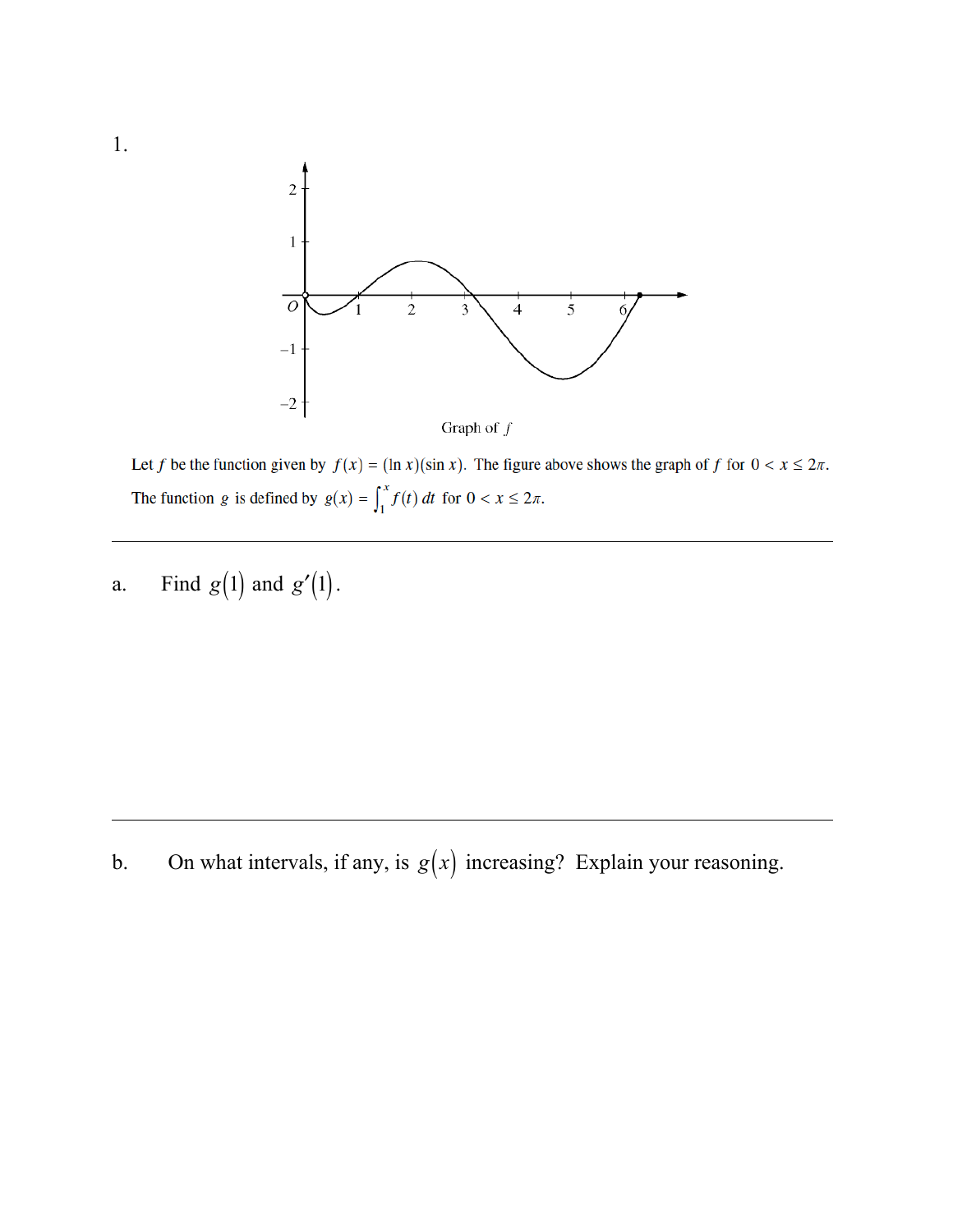c. For  $x \in (0, 2\pi]$ , find the value of *x* at which  $g(x)$  has an absolute minimum. Justify your answer.

d. For  $x \in (0, 2\pi]$ , is there a value of *x* at which the graph of  $g(x)$  is tangent to the *x*-axis? Explain your reasoning.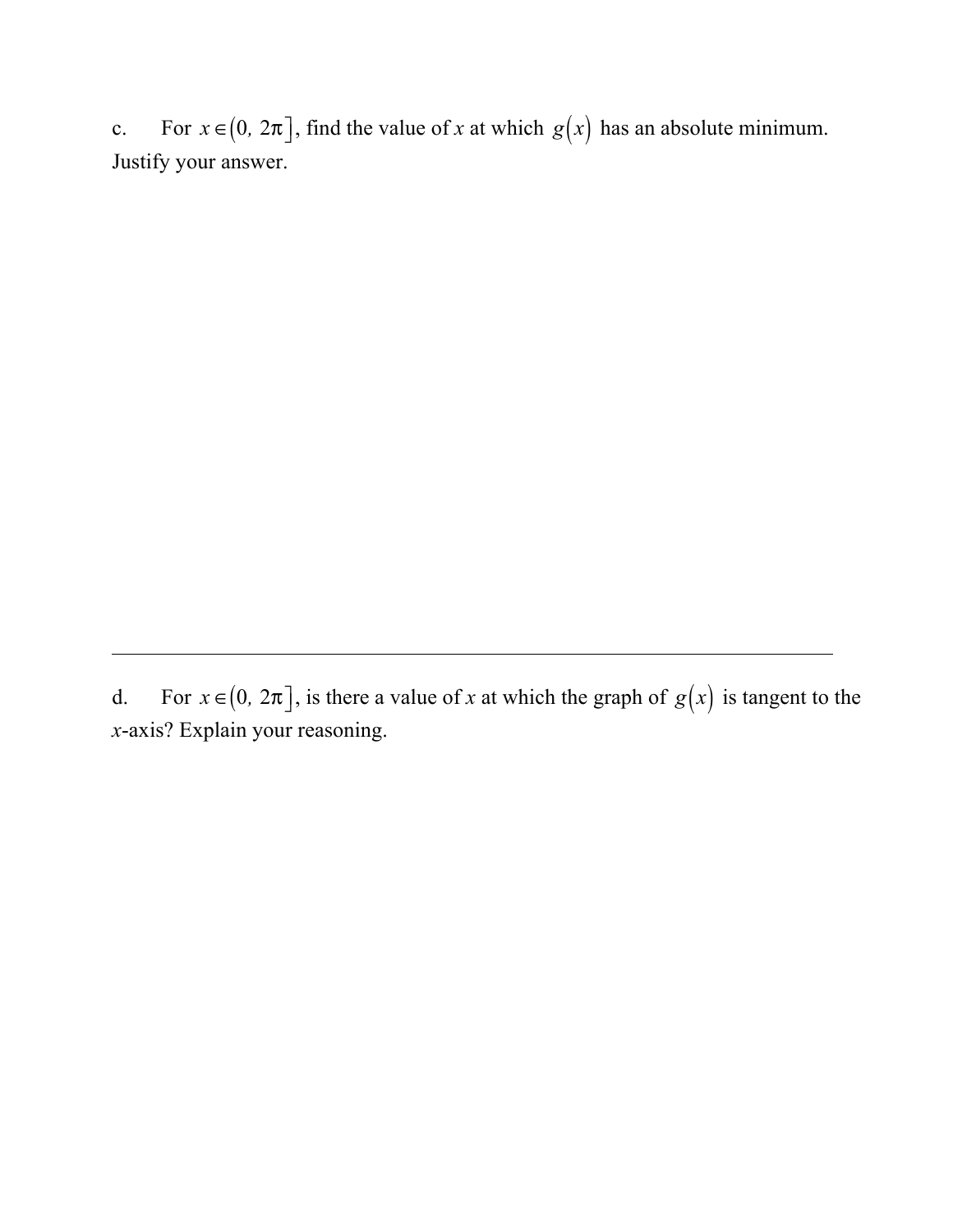2. The following table lists known values of a twice differentiable function  $f(x)$ .

| $\mathbf{A}$<br>$\sim$ |  |  |  |
|------------------------|--|--|--|

## a. Estimate  $f'(4)$

b. Use a left-hand Riemann sum to approximate  $\int_2^{13} (f(x)) dx$ .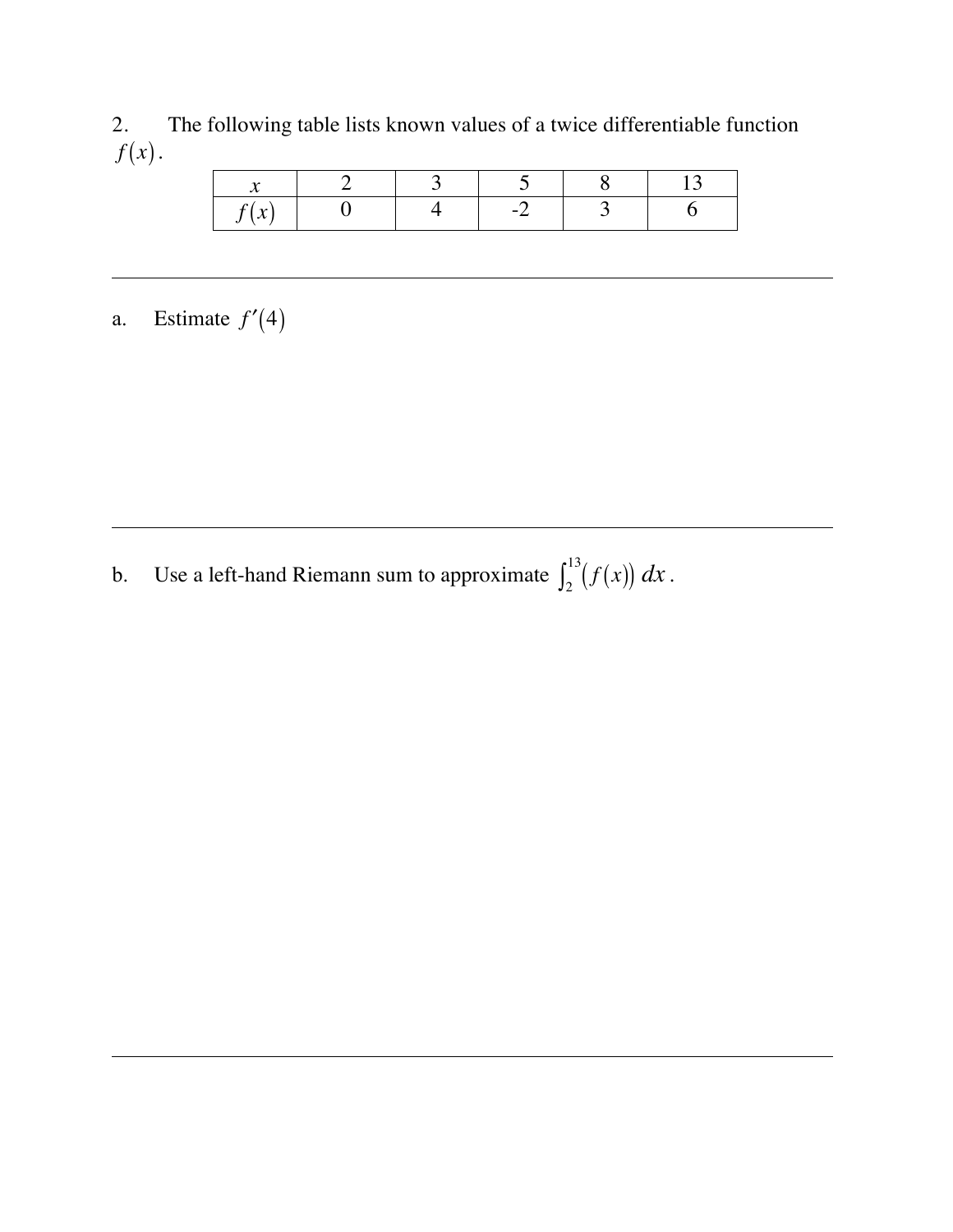c. Evaluate 
$$
\int_2^{13} (3 - 5f'(x)) dx
$$
.

d. Suppose  $f'(5) = 3$  and  $f''(x) < 0$  for all  $x \in [5, 8]$ . Use the line tangent to *f*(*x*) at *x* = 5 and the line secant to *f*(*x*) on *x* ∈[5, 8] to show  $\frac{4}{3} \le f(7) \le 4$ .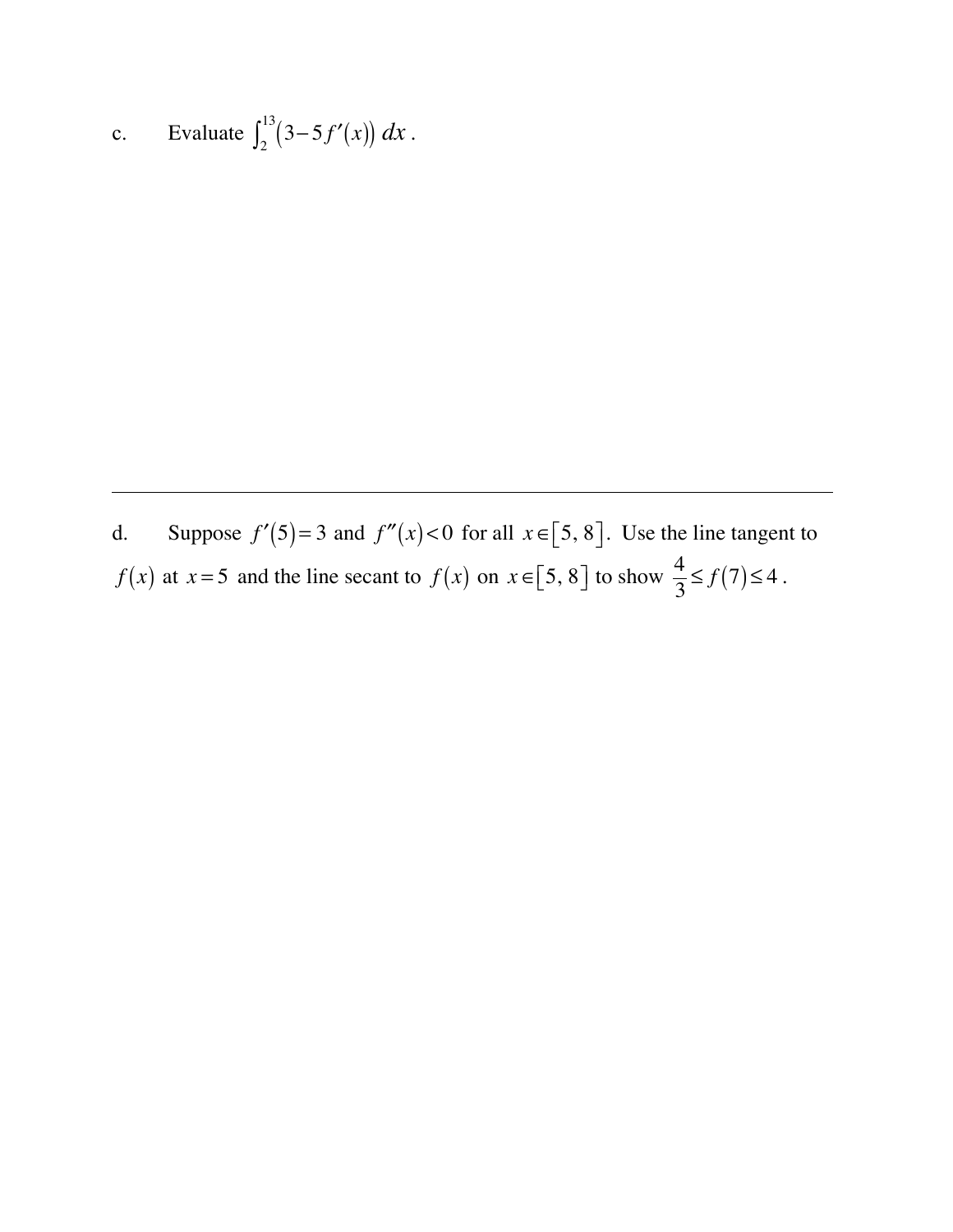3. A 12,000-liter tank of water is filled to capacity. At time  $t = 0$ , water begins to drain out of the tank at a rate modeled by  $r(t)$ , measured in liters per hour, where *r* is given by the piecewise-defined function

$$
r(t) = \begin{cases} \frac{600t}{t+3} & \text{for } 0 \le t \le 5\\ 1000e^{-2t} & \text{for } 5 < t \end{cases}
$$

a. Is  $r(t)$  continuous at  $t = 5$ ? Show the work that leads to your answer.

b. Find the average rate at which water is draining from the tank between time  $t = 0$  and time  $t = 8$  hours.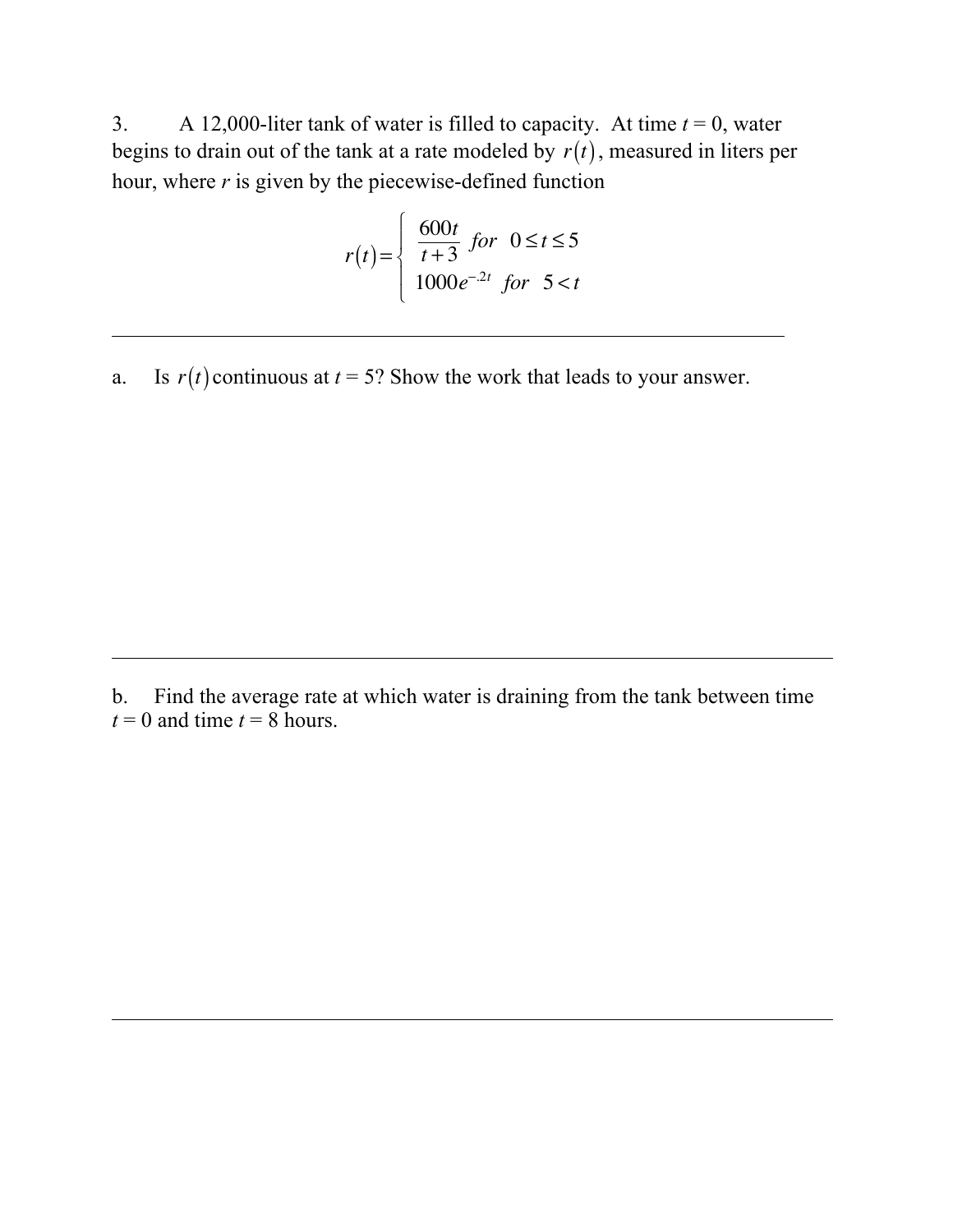c. Find  $r'(3)$ . Using correct units, explain the meaning of that value in the context of this problem.

d. Write, but do not solve, an equation involving an integral to find the time *A*  when the amount of water in the tank is 9000 liters.